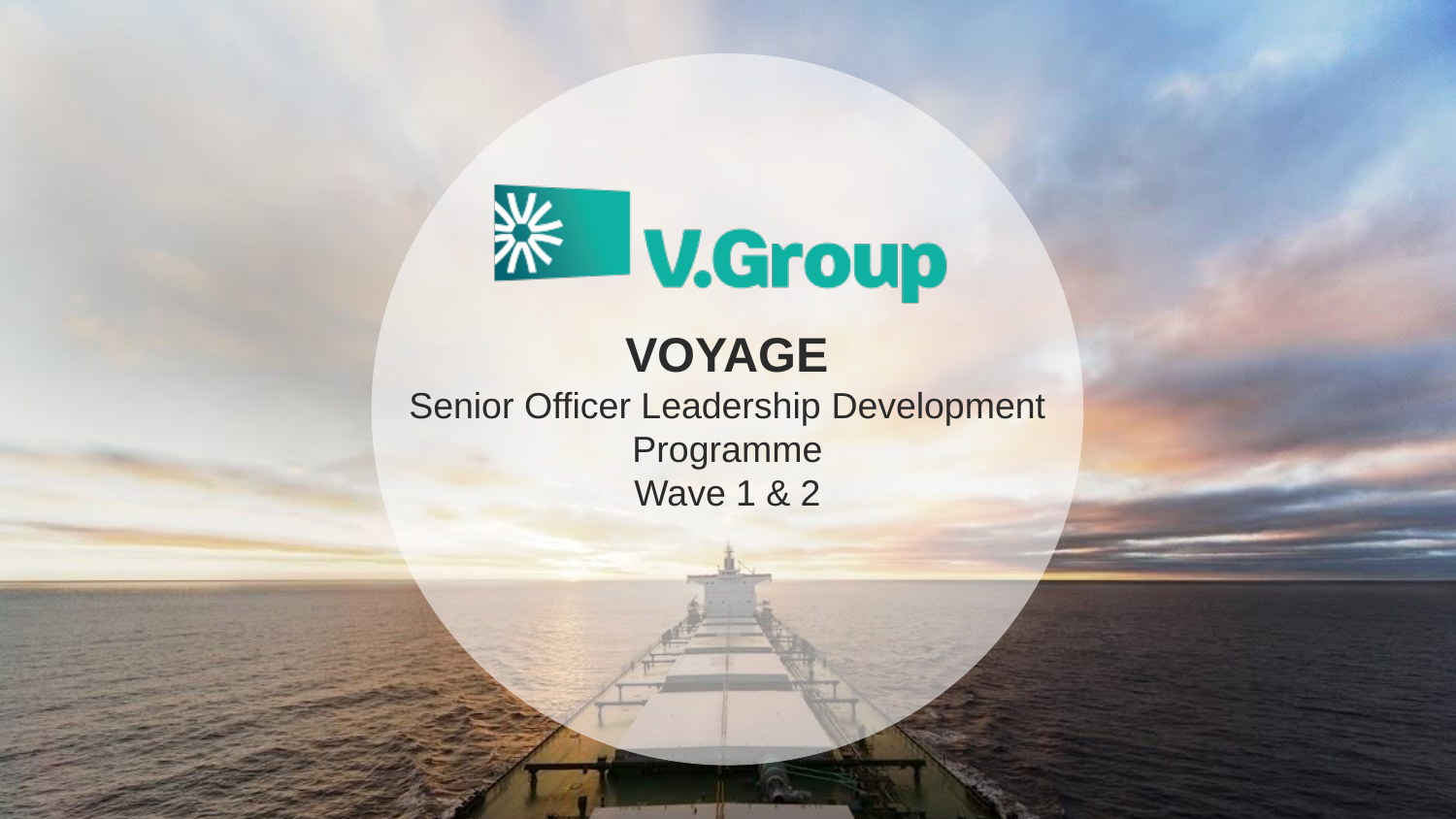

# **Key Principles**



- 1. It's a VOYAGE a journey and not just a training course
- 2. Incorporated industry best practice, not just from Maritime
- 3. Aligned with Group HSEQ initiatives
- 4. Aligned with Group Values

we care / we collaborate / we challenge / we are consistent / we commit + deliver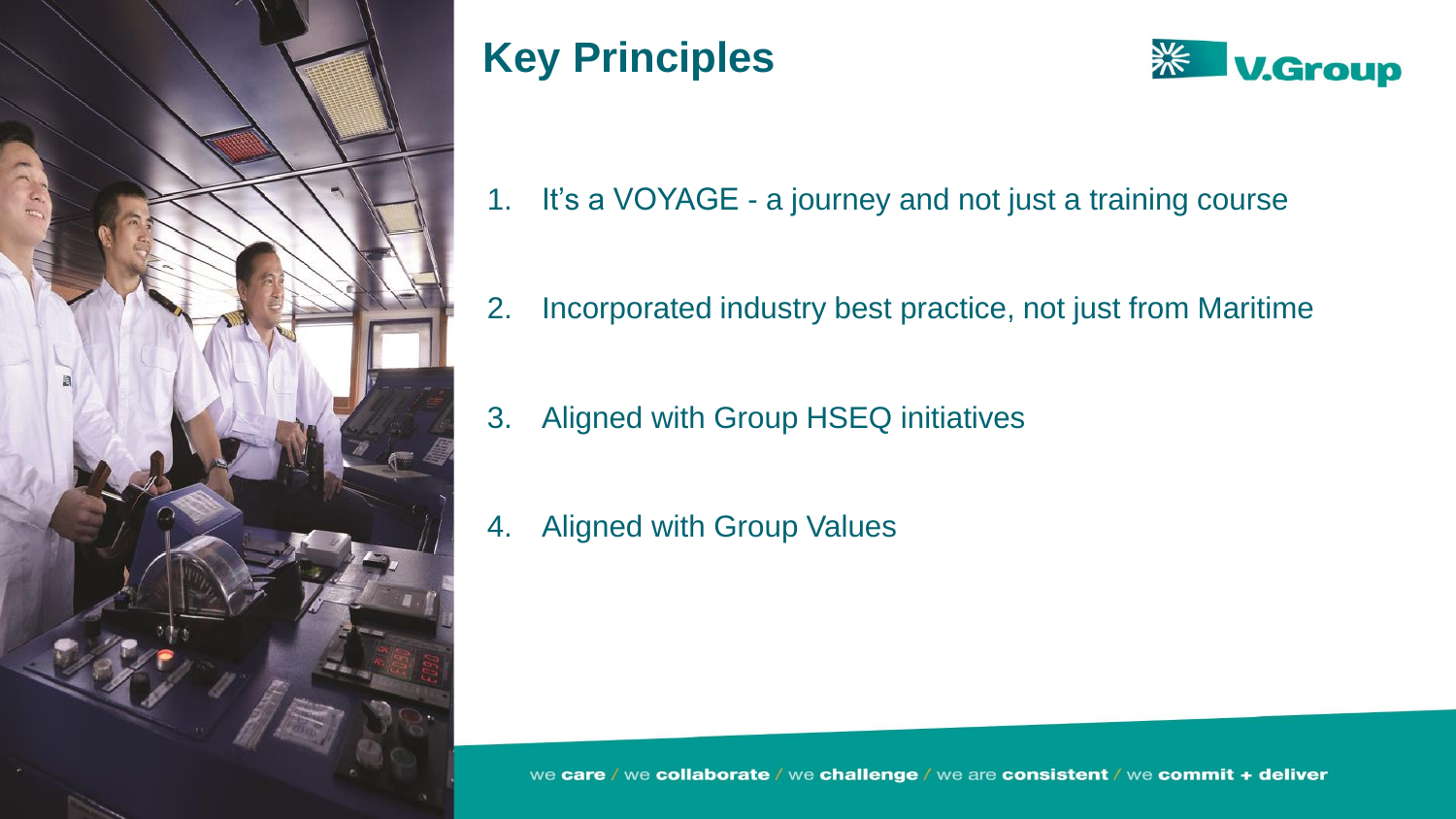# **SCOPE OF THE COURSE**



#### **The purpose of this workshop is to**

- Bring awareness to the participants to achieve the best impact on their Leadership Skills.
- Build a new picture of themselves that will allow them to make more conscious leadership choices.
- Bring awareness to increase motivation for both themselves and others.
- Brings awareness to the participants about the choices they have when engaging with others.
- Address an individual's response to a task, or a choice about how they enter and participate in conversations.



*Improves overall crew morale and welfare onboard*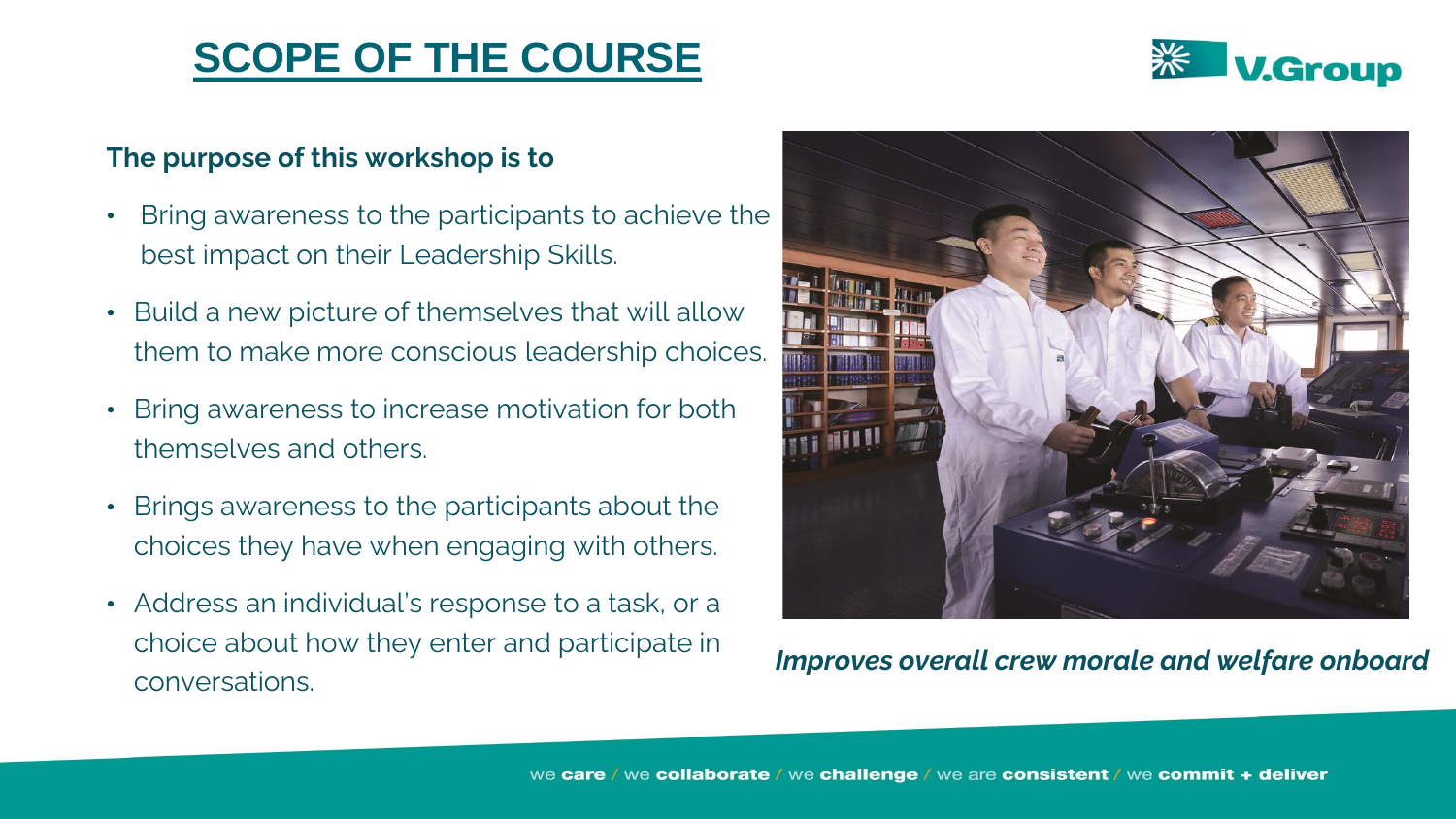# **OBJECTIVES**

- Understand and describe impact on the crew as a LEADER
- Explain how culture and other factors affect the leadership choices we make
- Clearly state what each unique leadership offering is to the team
- Recognise and describe the different ways we motivate those whom we influence as leaders
- Use different communication techniques to enhance the motivation of one's teams
- Demonstrate how to lead without directing
- Build Trust effective communication between Ship / Shore
- Proactive behaviour / taking ownership
- Applying the leadership tools in everyday work environment



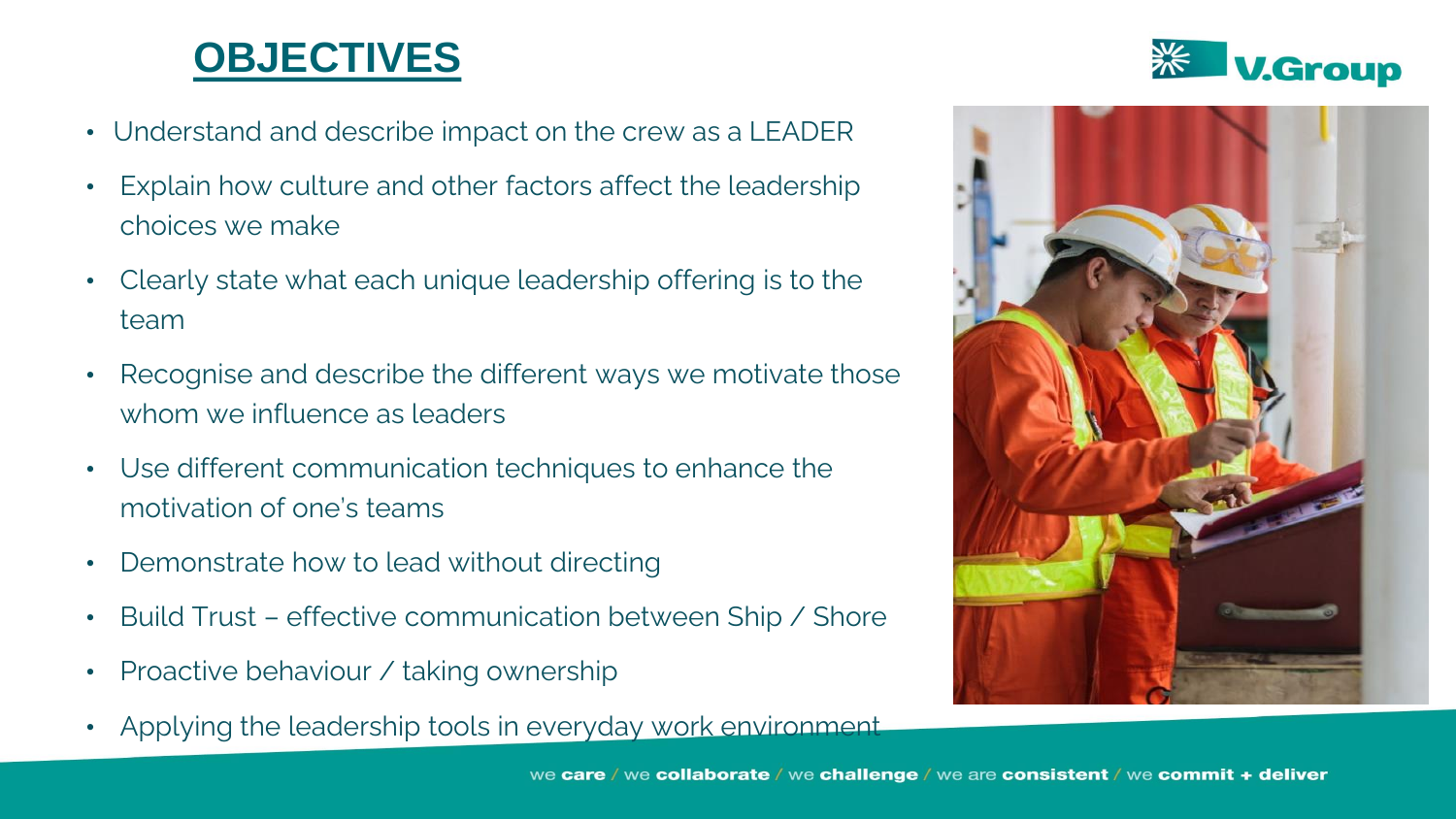

# **Delivery Approach**



#### • **Blended learning model**

- ✓ Modular concept
- $\checkmark$  Delivery of workshop face to face for experiential learning
- $\checkmark$  Onboard practical application in the end followed up via mentoring by our onboard trainers and at sea challenges
- $\checkmark$  E-learning as additional support for classroom workshops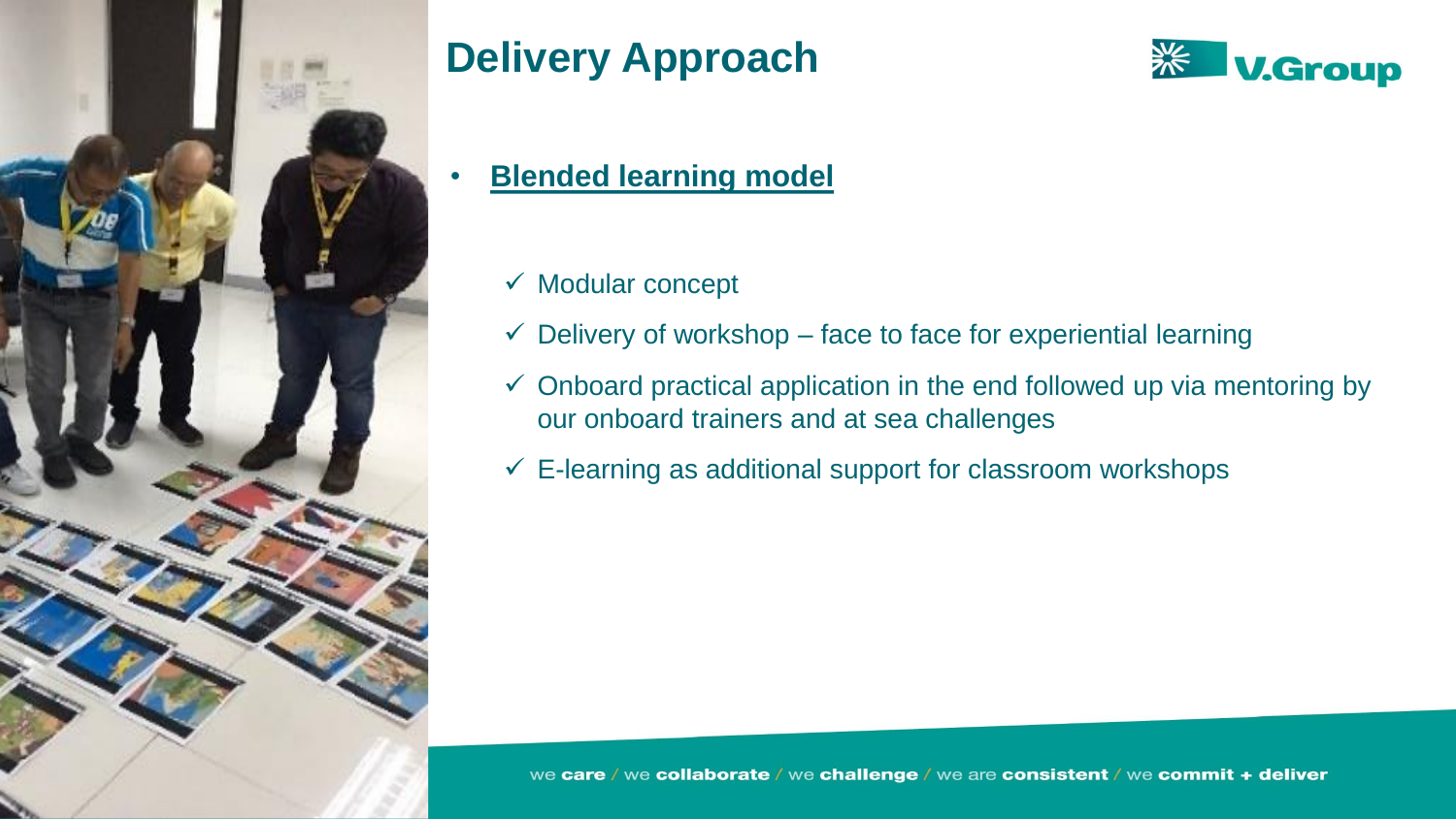# **Wave 1: In Brief** 负

#### **LAUNCH**

Senior Officer/Stakeholder endorsement and messaging:

- **WHY** it is critical
- **HOW** it will work
- WHAT you need to do

H **PROGRAMME LAUNCH CONSHORE 1 Day 1: Stepping onto the EXECUTE:**<br>
Wessel<br>
Wareness of who I am and<br>
how I impact others<br> **Day 2: Motivation and<br>
Meaning**<br>
Inspiring others to do their<br>
best<br> **Day 3: Communication**<br>
Choices<br>
Alaking the right leadership<br>
choice at the right ti **Vessel** Awareness of who I am and how I impact others **Day 2: Motivation and Meaning** Inspiring others to do their best **Day 3: Communication Choices** Making the right leadership choice at the right time

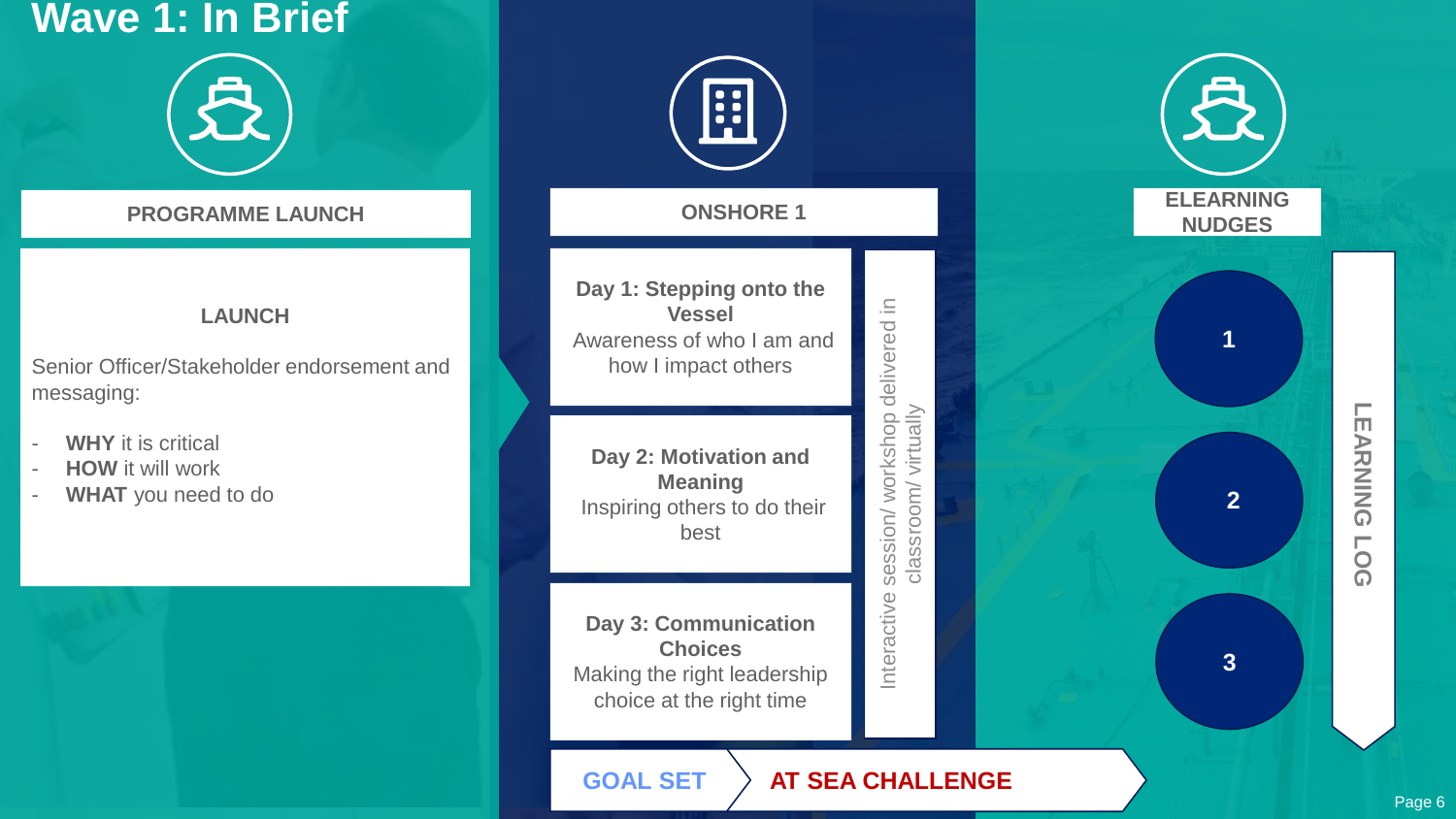# **Wave 2** <mark>分</mark>

**(4 -6 months at sea)**

**SOLP 1 follow up –**

**At Sea Challenge 1**

**Goal Challenges x3** 

| <b>ONSHORE 2</b>                                                                                                                                        |                                                                      |
|---------------------------------------------------------------------------------------------------------------------------------------------------------|----------------------------------------------------------------------|
| Day 1: Reflect, Review and<br><b>Prepare</b><br>Achievements at sea<br><b>Building Trust</b><br><b>Decision Making</b><br><b>Stakeholder Management</b> | cable                                                                |
| Day 2: The Fantastic Voyage<br>'Making it Real' simulation<br>experience to recreate pressure,<br>decision making, teamwork and<br>leadership           | Some aspects delivered within a simulator<br>environment where appli |
| Day 3: Charting the Next<br>Course<br>Structured & facilitated peer<br>coaching<br>Structured peer feedback<br>Innovation & creativity at sea           |                                                                      |
| <b>AT SEA CHALLE</b><br><b>GOAL SET</b>                                                                                                                 |                                                                      |



#### ENGE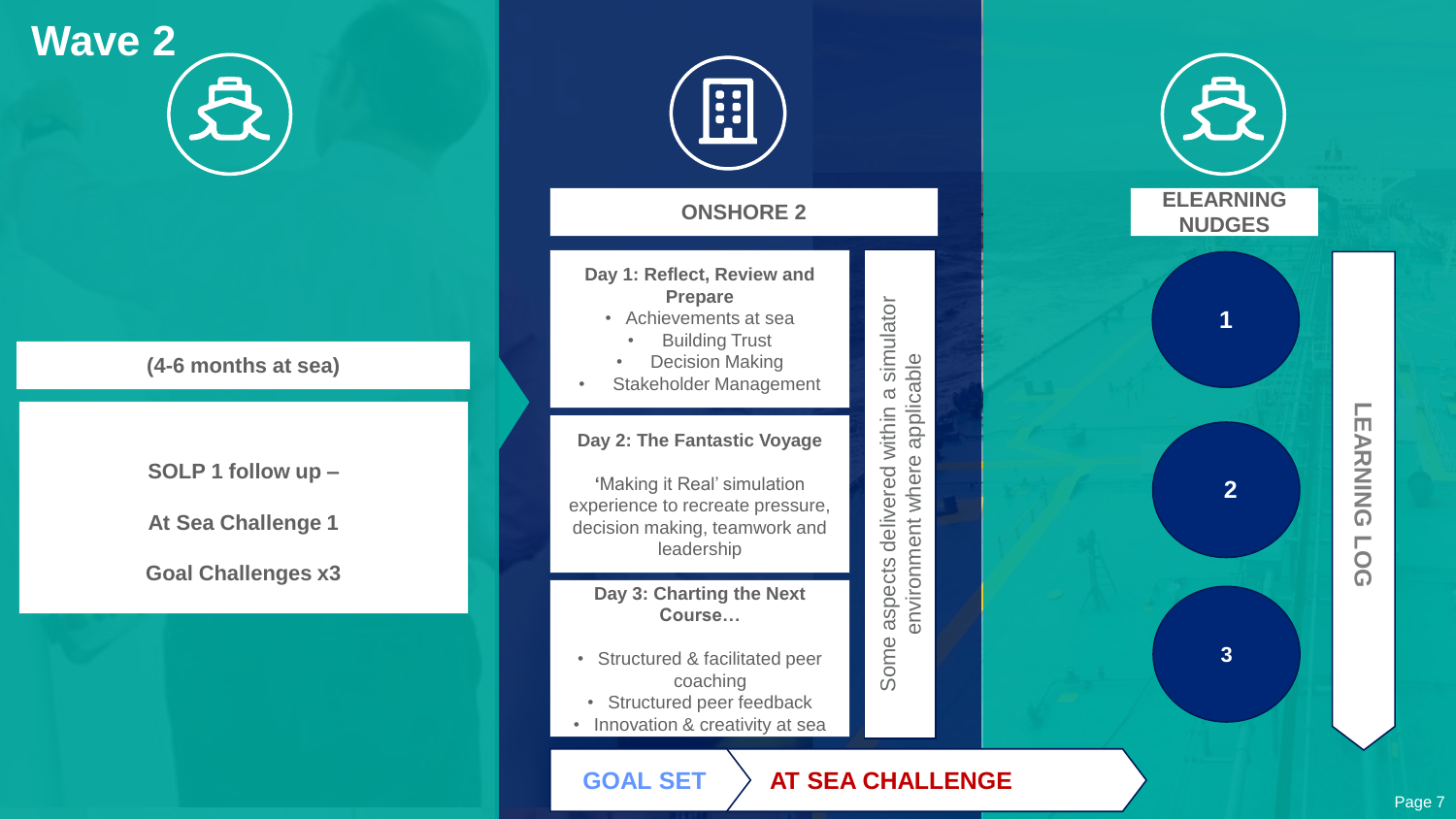

#### **Onshore 1.1: Stepping Onto the Vessel**

#### **Purpose:**

The purpose of this workshop is to bring awareness to the participants about how to lead and what's important to them (makes them tick) so they can make better choices around their actions and behaviours to achieve the best impact. The way this builds across the day is firstly by exploring what leadership is and where they spend their time and then looking at different factors that underpins actions and behaviours.

- **Six Degrees of Separation**
- **My Values**
- **My Drivers**
- **Staying on track**

By the end of the day, participants will have built a new picture of themselves that will allow them to make more conscious leadership choices.

#### **Learning Outcomes:**

- Understand and describe my impact on the crew
- Explain how culture and other factors affect the leadership choices I make
- Clearly state what my unique leadership offering is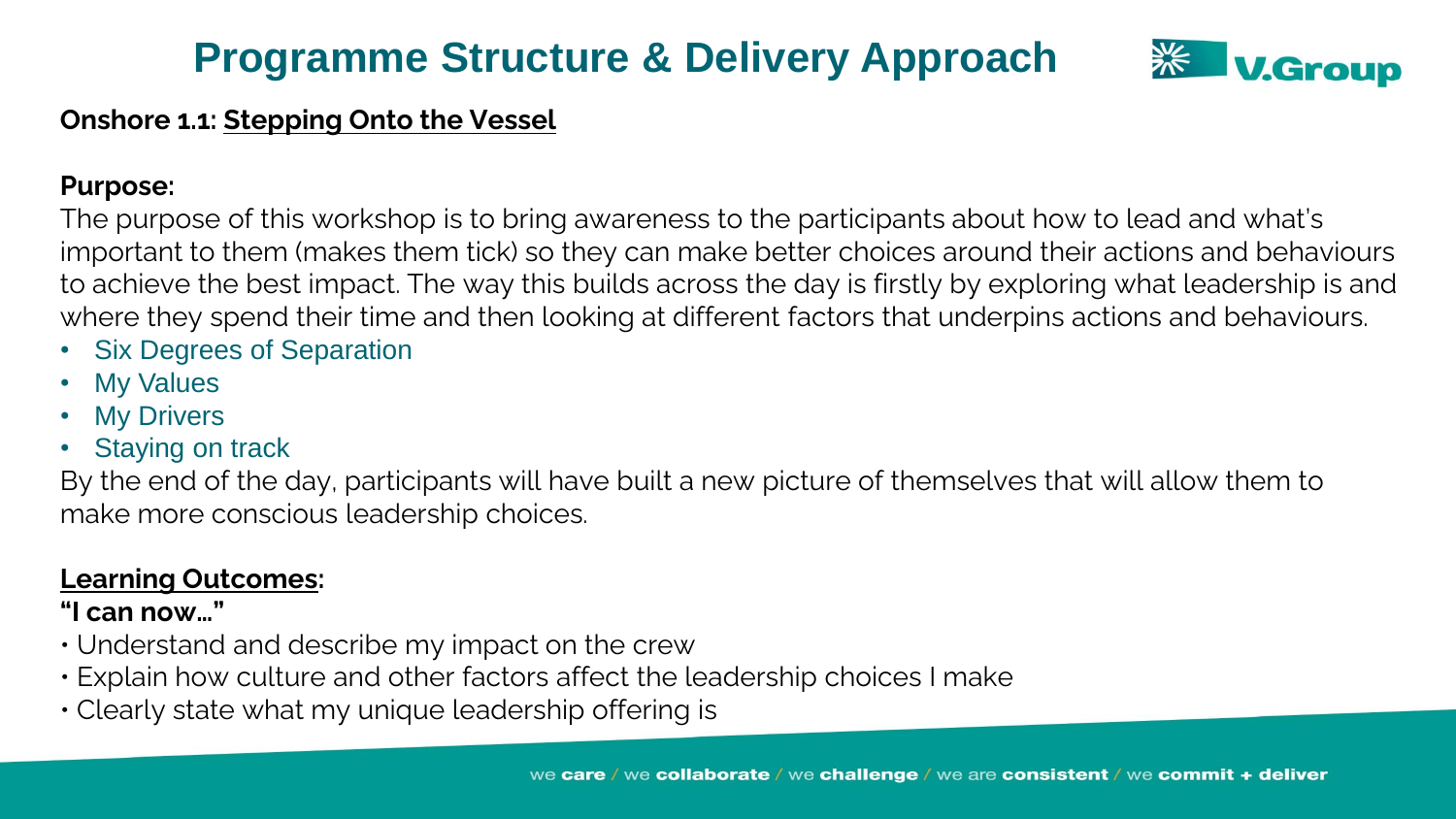

#### **Onshore 1.2: Motivation and Meaning**

#### **Purpose**

The purpose of this workshop is to bring awareness to the participants about mechanisms available at their disposal to increase motivation and relevance for both themselves and others. Again, this helps them to make more informed choices around their actions and behaviours to get the best out of themselves and their teams.

- Activity: Autonomy and Mastery and Purpose
- The Decision Tree
- Extrinsic & Intrinsic
- Focus
- Feedback Techniques to Grow Mastery

The way this builds across the day, as a concept and then delving into each element in more detail to offer practical ways in which practice can be deepened.

#### **Learning Outcomes**

- Identify and describe the different ways to influence those whom I motivated.
- Use different communication techniques to enhance the motivation of my teams
- Demonstrate how to lead without directing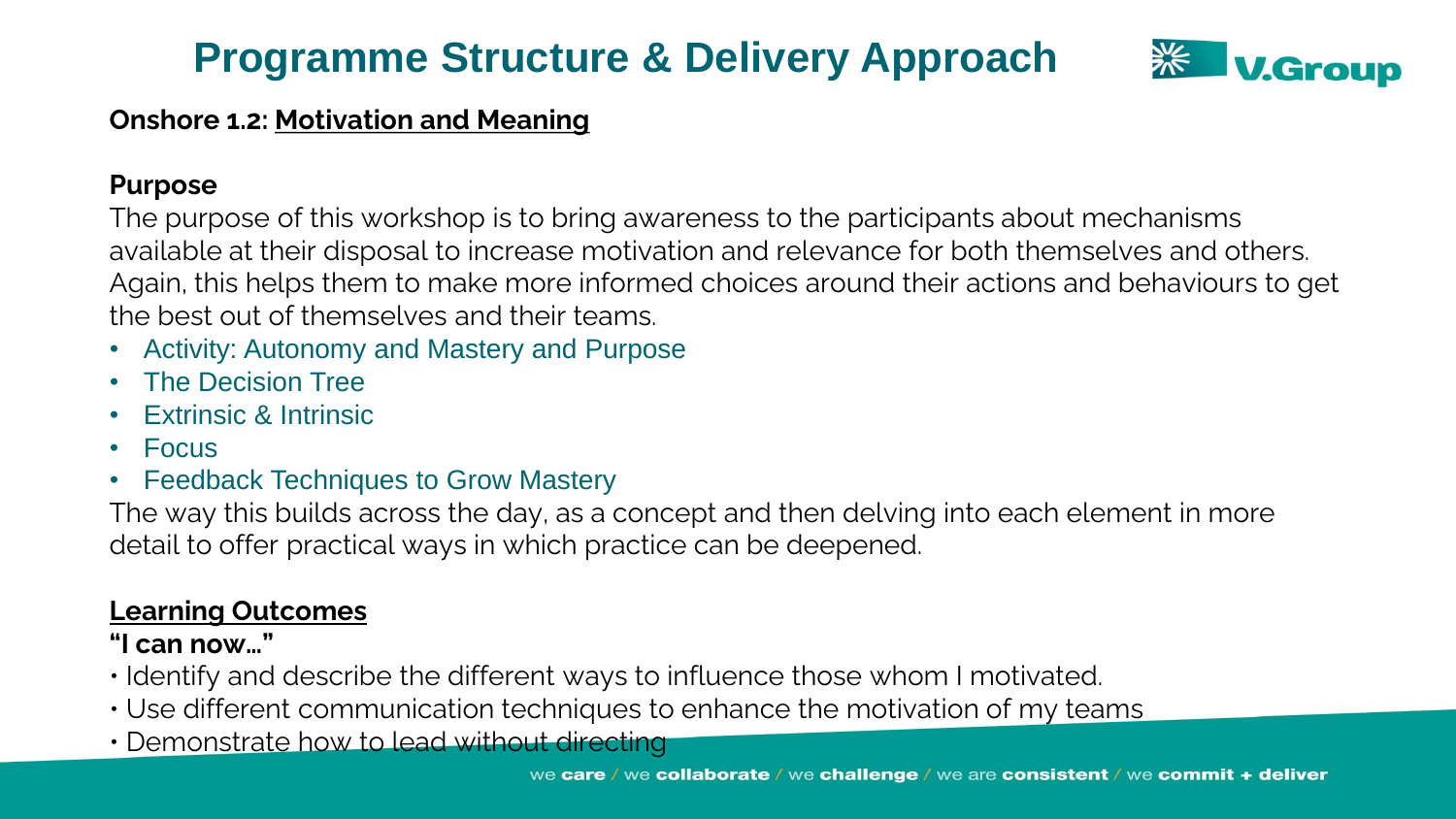

#### **Onshore 1.3: Communication Choices**

#### **Purpose**

The purpose of this workshop is to bring awareness to the participants about the availability of options when engaging with others. It may be the

- Leadership chance Disney for a day
- Skill/ Will
- Skills in Conversation
- Performance Appraisal

All the choices are about getting the best out of the individual or the situation – making the best impact or being successful at navigating the tricky stuff – this workshop will equip participants with tools that they can access in all situations.

#### **Learning Outcomes**

- Describe the factors involved in effective communications
- Adopt different techniques to improve the quality of my communications
- Flex my approach to achieve better outcomes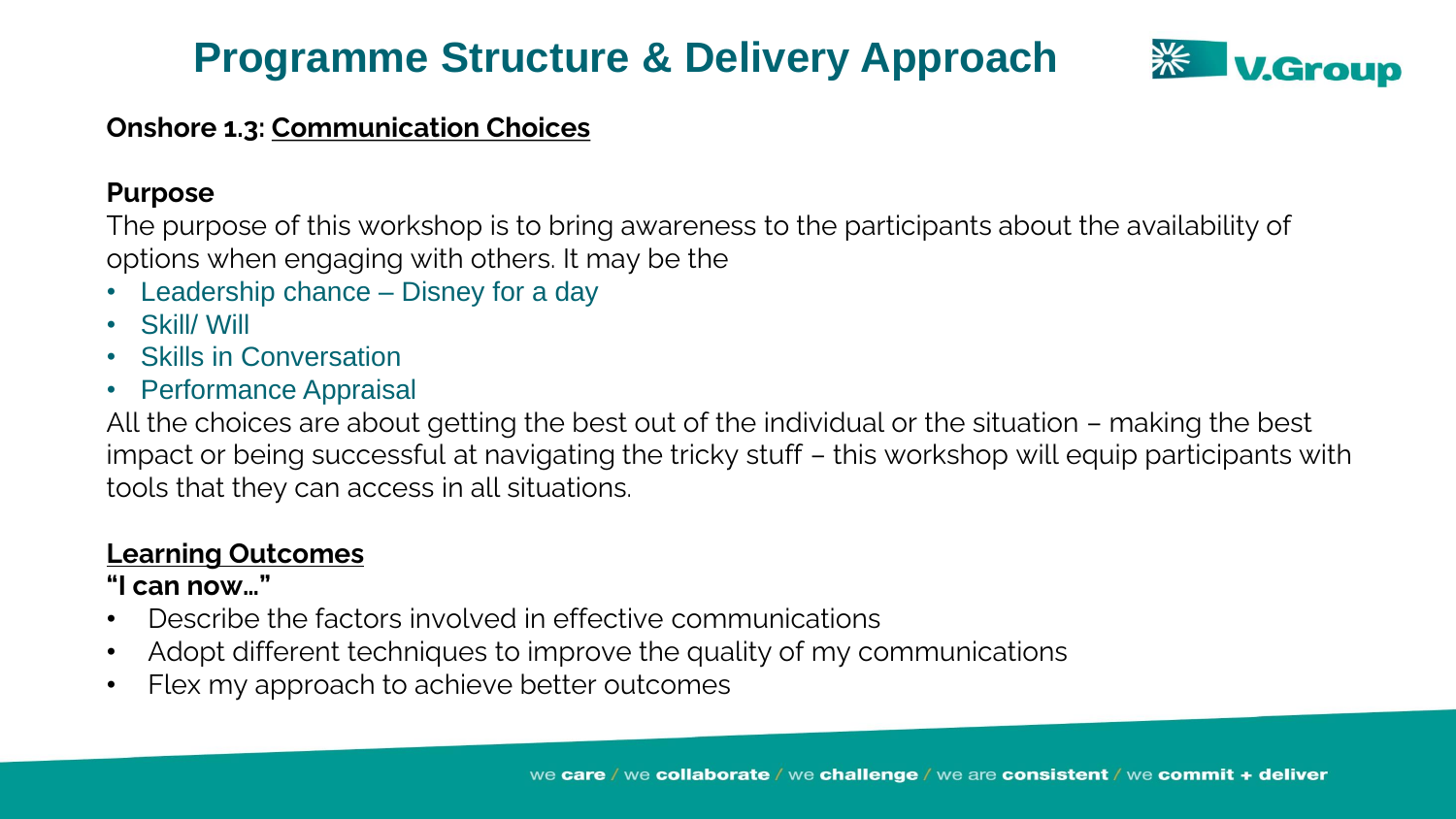

#### **Onshore 2.1: The Trusted Officer**

- Welcome Back Introduce aims of Wave 2
- At Sea Challenges: Stories of Success Using a storytelling approach to share success stories and capture the outcomes of At Sea challenges
- Peer Review Learning to use basic coaching techniques to help develop peer support and learning
- Evaluating Wave 1 Capturing data to demonstrate the impact of Wave 1
- The Foundations of Trust Examining the Building Blocks of Trust
- Trust: Stakeholder Management Building on the Success Network from Wave 1 and increasing trust in stakeholder relationships
- Trust: Decision Making Building trust among the crew to enhance delegated authority onboard
- Preparing to Embar Setting the scene and preparing for day Onshore 2.2

#### **Learning Outcomes**

• **"**I can now……." - Use storytelling to engage my audience// Apply an approach to build better trust with my stakeholders// Use a broader range of approaches to enable empowered decision making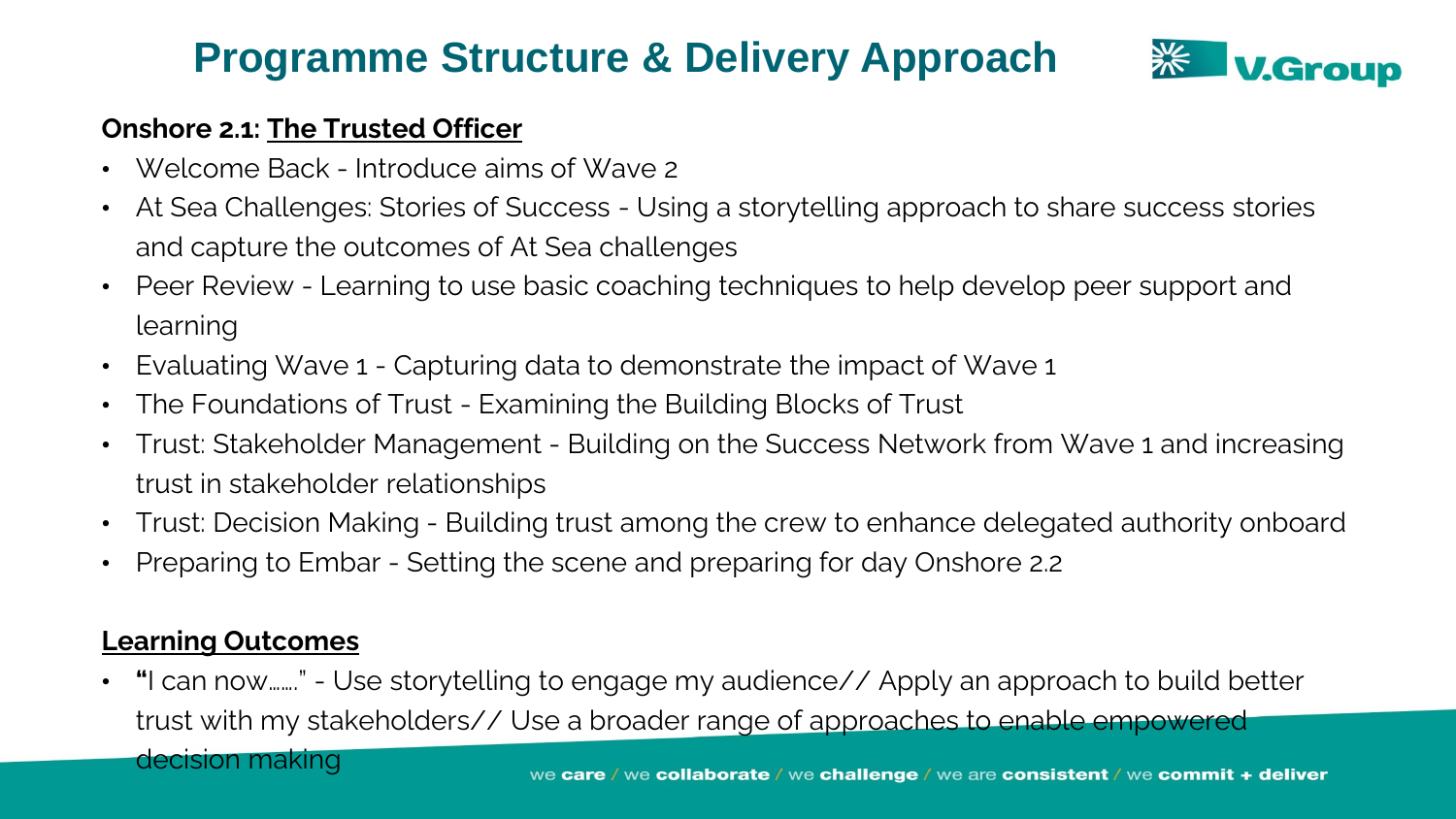

#### **Onshore 2.2: The Fantastic Voyage**

#### **Purpose**

Day 2 -Onshore 2.2 is a simulation (Fire/ Storm/ Man-Overboard/ Virus Outbreak, etc) to test participants' ability to work together in a team and use their leadership abilities to negotiate various problems, tasks and puzzles in order to successfully complete their voyage. Officers will work in three teams, each with a 'voyage' to undertake across the world involving a central task. Each hour of the day will pose a different challenge and require the team to use their best leadership, teamwork and communication skills to be successful.

#### **Learning Outcomes**

**"I can now…"** - Use my leadership skills to influence and collaborate// Make key decisions and work under pressure, demonstrating resilience// Apply a range of skills to achieve a successful end result